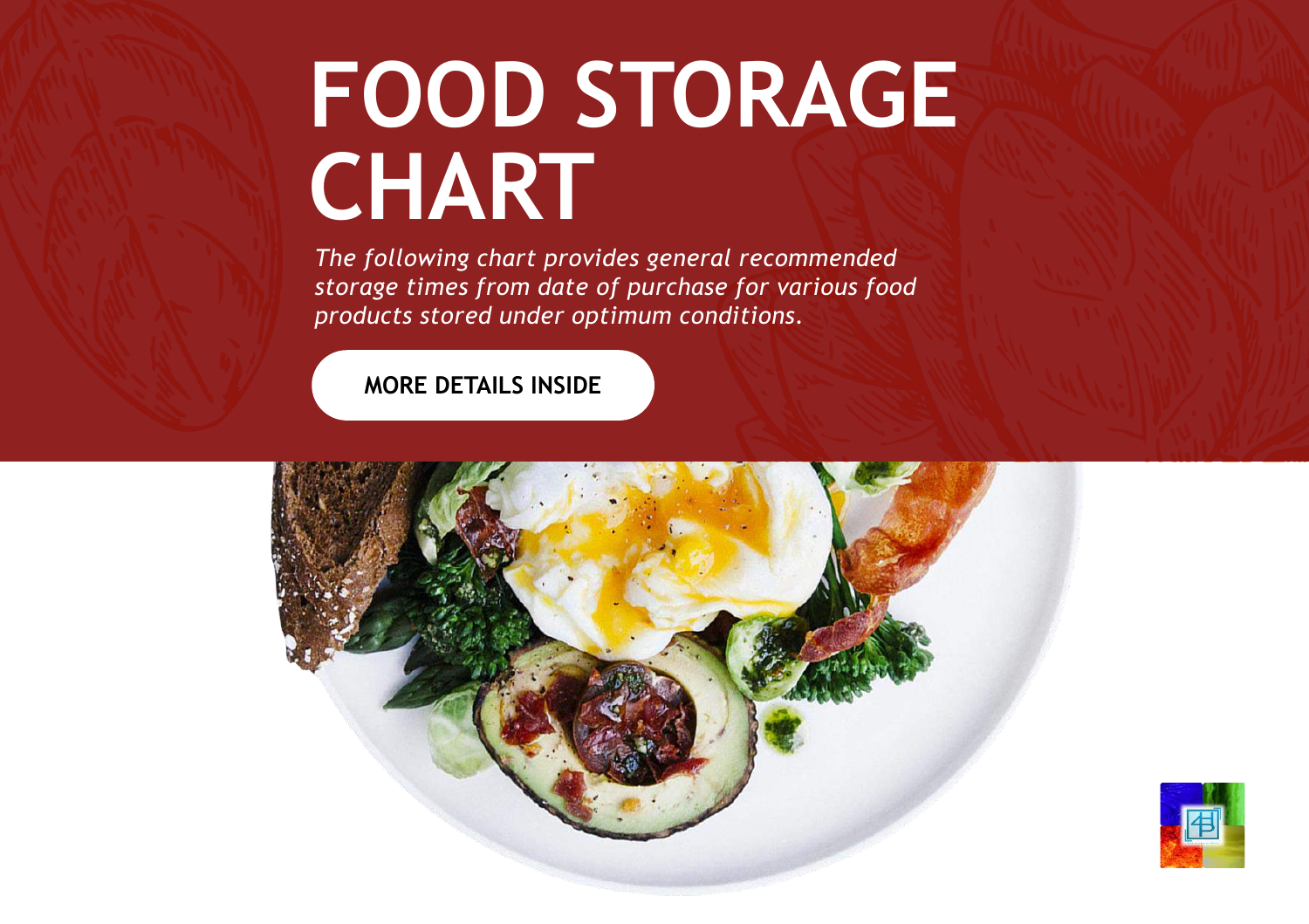| <b>FOOD</b>             | <b>PANTRY</b><br>(Room Temperature) | <b>REFRIDGERATOR</b><br>(330F/10C to 400F/60C) | <b>FREEZER</b><br>(320F/0C) |
|-------------------------|-------------------------------------|------------------------------------------------|-----------------------------|
| <b>VEGETABLES</b>       |                                     |                                                |                             |
| Asparagus               |                                     | $2-3$ days                                     | 8 months                    |
| <b>Beets</b>            |                                     | 2 weeks                                        |                             |
| Broccoli                |                                     | 3-5 days                                       |                             |
| <b>Brussels Sprouts</b> |                                     | $3-5$ days                                     |                             |
| Cabbage                 |                                     | 1 week                                         |                             |
| Carrots                 |                                     | 2 weeks                                        |                             |
| <b>Cauliflower</b>      |                                     | 1 week                                         |                             |
| Celery                  |                                     | 1 week                                         |                             |
| Corn (Husks)            |                                     | 1-2 days                                       | 8 months                    |
| Cucumber                |                                     | 1 week                                         |                             |
| <b>Eggplants</b>        |                                     | 1 week                                         |                             |
| <b>Green Beans</b>      |                                     | 1-2 days                                       | 8 months                    |
| <b>Green Peas</b>       |                                     | $3-5$ days                                     | 8 months                    |
| Lettuce                 |                                     | 1 week                                         |                             |
|                         |                                     |                                                |                             |

www.FourPillarsofHealth.club

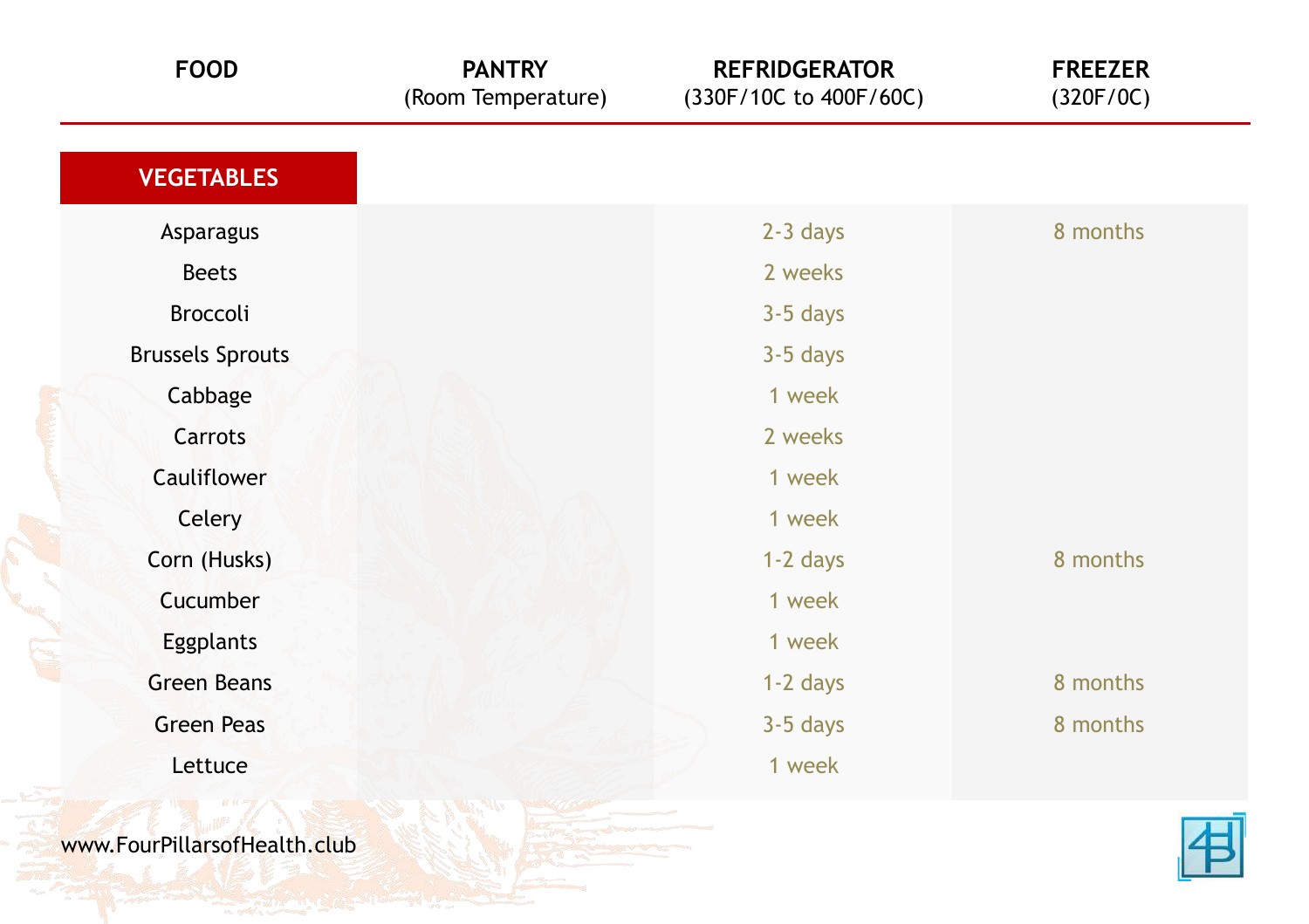| <b>FOOD</b>                   | <b>PANTRY</b><br>(Room Temperature) | <b>REFRIDGERATOR</b><br>(330F/10C to 400F/60C) | <b>FREEZER</b><br>(320F/0C) |
|-------------------------------|-------------------------------------|------------------------------------------------|-----------------------------|
| <b>VEGETABLES</b>             |                                     |                                                |                             |
| Lima Beans                    |                                     | 3-5 days                                       | 8 months                    |
| Mushrooms                     |                                     | 2 days                                         |                             |
| <b>Onions</b>                 | 1 week                              | 3-5 days                                       |                             |
| Peppers                       |                                     | 1 week                                         |                             |
| <b>Sweet Potatoes</b>         | 2-3 weeks                           |                                                |                             |
| <b>White Potatoes</b>         | 2-3 months                          |                                                |                             |
| Radishes                      |                                     | 2 week                                         |                             |
| Rhubarb                       |                                     | 3-5 days                                       |                             |
| <b>Snap Beans</b>             |                                     | 1 week                                         |                             |
| Spinach                       |                                     | 5-7 days                                       | 8 months                    |
| Squash, Summer                |                                     | 3-5 days                                       |                             |
| Squash, Winter                | 1 week                              |                                                |                             |
| <b>Tomatoes</b>               |                                     | 1 week                                         |                             |
| <b>Turnips</b>                |                                     | 2 weeks                                        |                             |
| www. FourPillarsofHealth.club |                                     |                                                |                             |

**THE CALL AND STATE**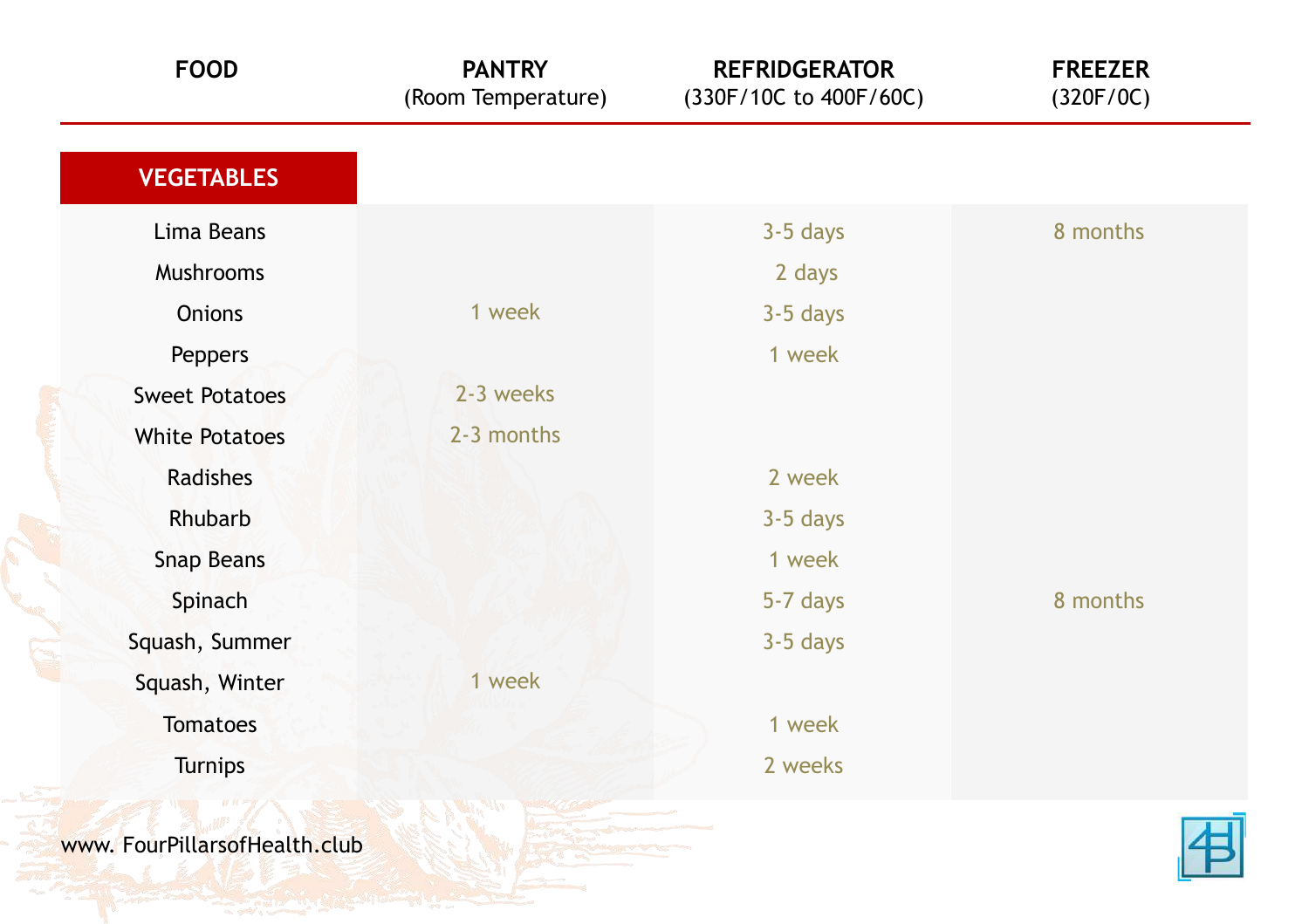| <b>FOOD</b>         | <b>PANTRY</b><br>(Room Temperature) | <b>REFRIDGERATOR</b><br>(330F/10C to 400F/60C) | <b>FREEZER</b><br>(320F/0C) |
|---------------------|-------------------------------------|------------------------------------------------|-----------------------------|
| <b>VEGETABLES</b>   |                                     |                                                |                             |
| Frozen Vegetables   |                                     |                                                | 8 months                    |
| Vegetables Soup     |                                     | 3-4 days                                       | 3 months                    |
| <b>FRUITS</b>       |                                     |                                                |                             |
| <b>Apples</b>       | <b>Until Ripe</b>                   | 1 month                                        | 8 months                    |
| <b>Apricots</b>     | <b>Until Ripe</b>                   | 5 days                                         |                             |
| Avocados            | <b>Until Ripe</b>                   | 5 days                                         |                             |
| <b>Bananas</b>      | <b>Until Ripe</b>                   | 5 days (fully ripe)                            |                             |
| <b>Berries</b>      | <b>Until Ripe</b>                   | 3 days                                         |                             |
| <b>Cherries</b>     | <b>Until Ripe</b>                   | 3 days                                         |                             |
| <b>Citrus Fruit</b> | <b>Until Ripe</b>                   | 2 weeks                                        |                             |
|                     |                                     |                                                |                             |
| <b>Dried Fruit</b>  | 6 months                            | $2-4$ days +                                   |                             |

www. FourPillarsofHealth.club

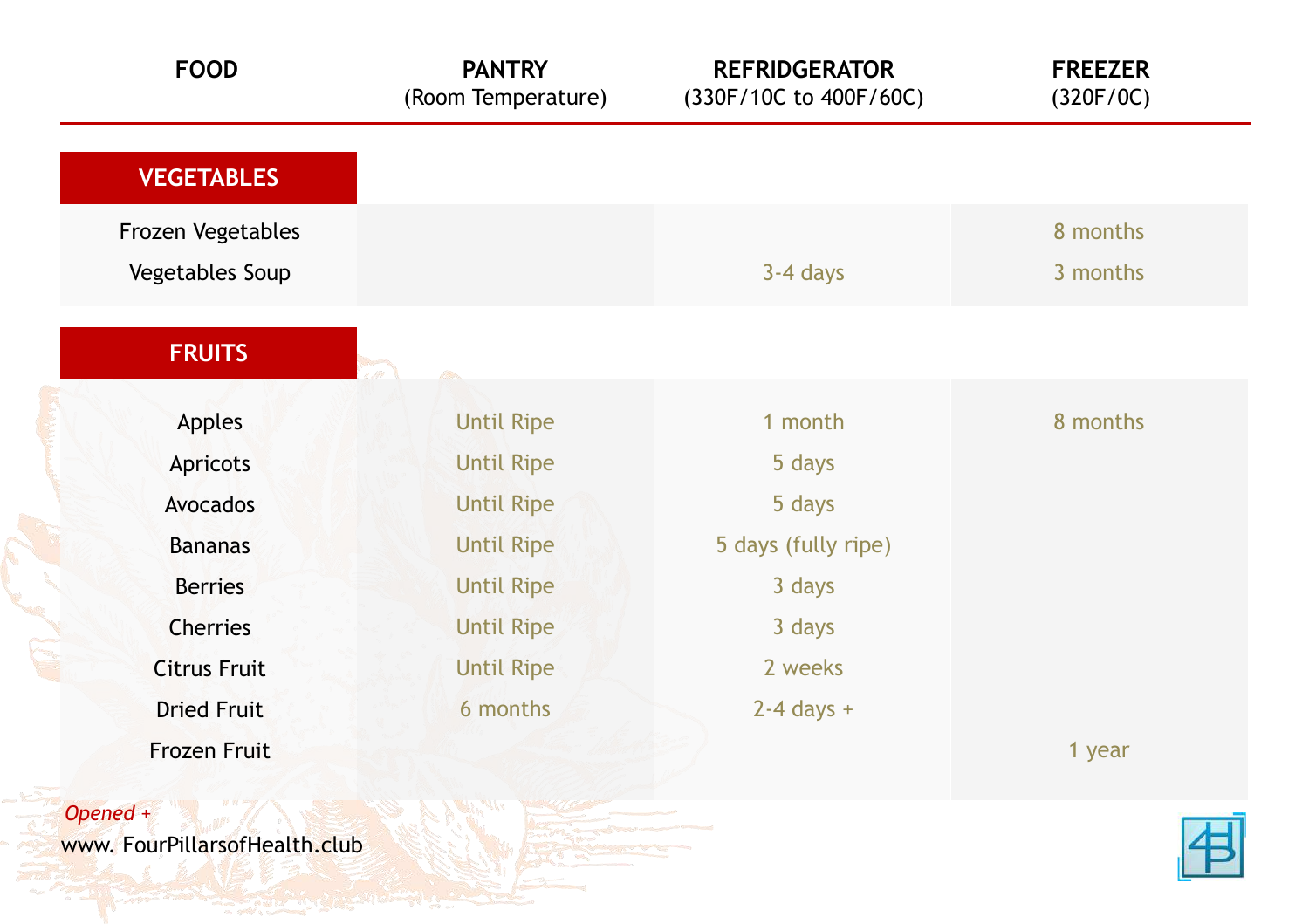| <b>FOOD</b>           | <b>PANTRY</b><br>(Room Temperature) | <b>REFRIDGERATOR</b><br>(330F/10C to 400F/60C) | <b>FREEZER</b><br>(320F/0C) |
|-----------------------|-------------------------------------|------------------------------------------------|-----------------------------|
| <b>FRUITS</b>         |                                     |                                                |                             |
| Fruit, Pre-cut, Fresh | <b>Until Ripe</b>                   | 2-4 days                                       |                             |
| Grapes                | <b>Until Ripe</b>                   | 5 days                                         |                             |
| Melons                | <b>Until Ripe</b>                   | 5 days                                         |                             |
| <b>Nectarines</b>     | <b>Until Ripe</b>                   | 5 days                                         |                             |
| <b>Peaches</b>        | <b>Until Ripe</b>                   | 5 days                                         | 1 year                      |
| Pears                 | <b>Until Ripe</b>                   | 5 days                                         | 1 year                      |
| Pineapple             | <b>Until Ripe</b>                   | 5-7 days                                       | 1 year                      |
| <b>Plums</b>          | <b>Until Ripe</b>                   | 5 days                                         |                             |
| <b>DAIRY PRODUCTS</b> |                                     |                                                |                             |
| <b>Butter</b>         |                                     | 1-2 months                                     | 9 months                    |
| <b>Buttermilk</b>     |                                     | 2 weeks                                        |                             |
| <b>Cottage Cheese</b> |                                     | 1 week                                         | 3 months                    |
| <b>Cream Cheese</b>   |                                     | 2 weeks                                        |                             |
|                       |                                     |                                                |                             |

www. FourPillarsofHealth.club

**SAN COMMON** 

但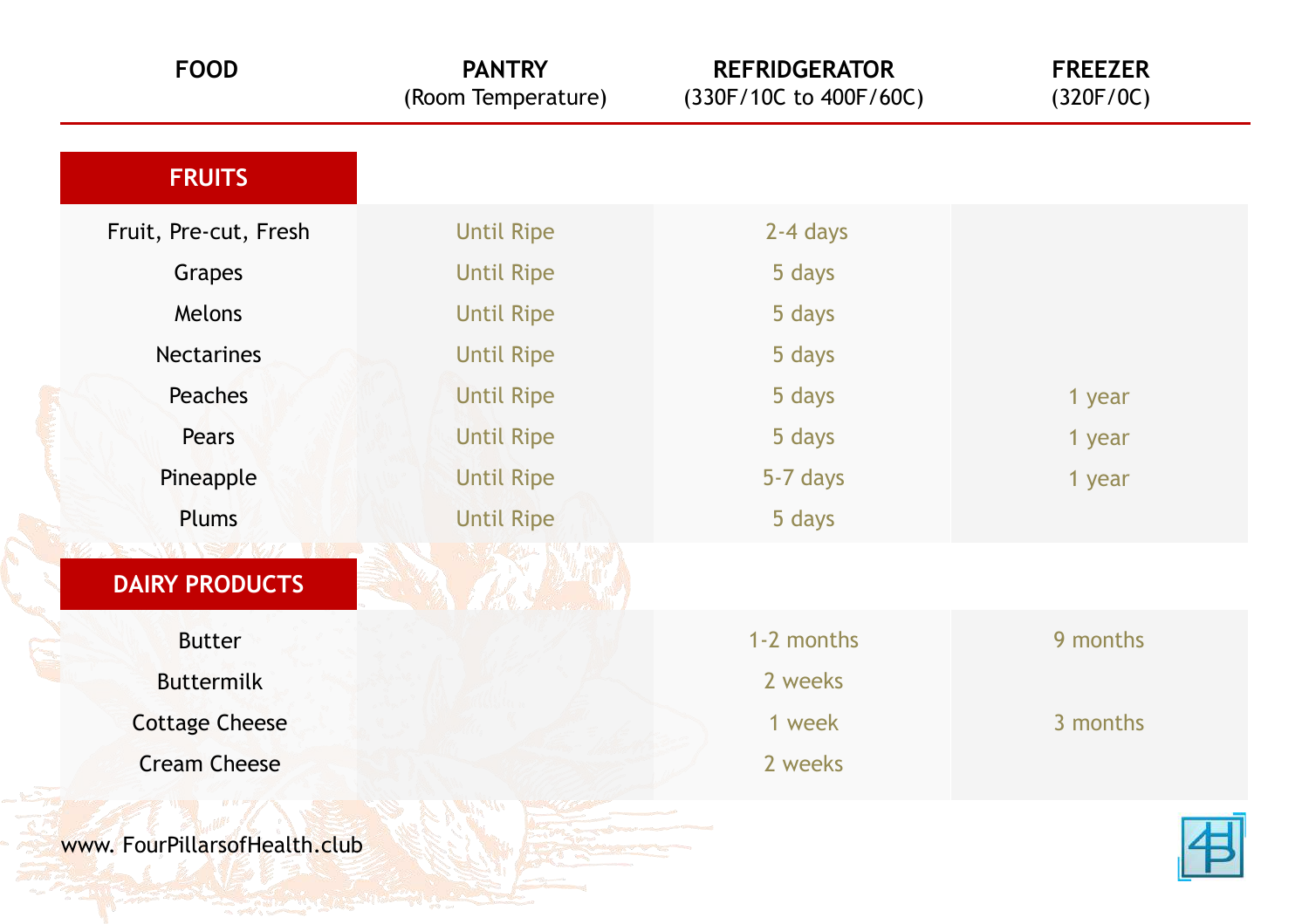| <b>FOOD</b>                                         | <b>PANTRY</b><br>(Room Temperature) | <b>REFRIDGERATOR</b><br>(330F/10C to 400F/60C) | <b>FREEZER</b><br>(320F/0C) |
|-----------------------------------------------------|-------------------------------------|------------------------------------------------|-----------------------------|
| <b>DAIRY PRODUCTS</b>                               |                                     |                                                |                             |
| Cream-Light, Heavy,<br>Half-and-Half                |                                     | 3-4 days                                       | 1-4 months                  |
| Margarine                                           |                                     | 3-4 days                                       | 12 months                   |
| Milk                                                |                                     | 4-5 months                                     | 3 months                    |
| Ice cream                                           |                                     | 8-20 days                                      | 2 months                    |
| <b>Hard Natural Cheese</b><br>(e.g. Cheddar, Swiss) |                                     | 3-6 months                                     | 6 months                    |
| Soft Cheese (e.g. brie)                             |                                     | 1 week                                         | 6 months                    |
| <b>Sour Cream</b>                                   |                                     | 2 weeks                                        |                             |
| Real Whipped Cream, Canned                          |                                     | 3-4 weeks                                      |                             |
| Yogurt                                              |                                     | 2 weeks                                        | 1-2 months                  |
| <b>MEATS</b>                                        |                                     |                                                |                             |
| Fresh Beef & Bison Steaks                           |                                     | 3-5 days                                       | 6-9 months                  |
| Fresh Pork Chops                                    |                                     | 3-5 days                                       | 4-6 months                  |
| www. FourPillarsofHealth.club                       |                                     |                                                |                             |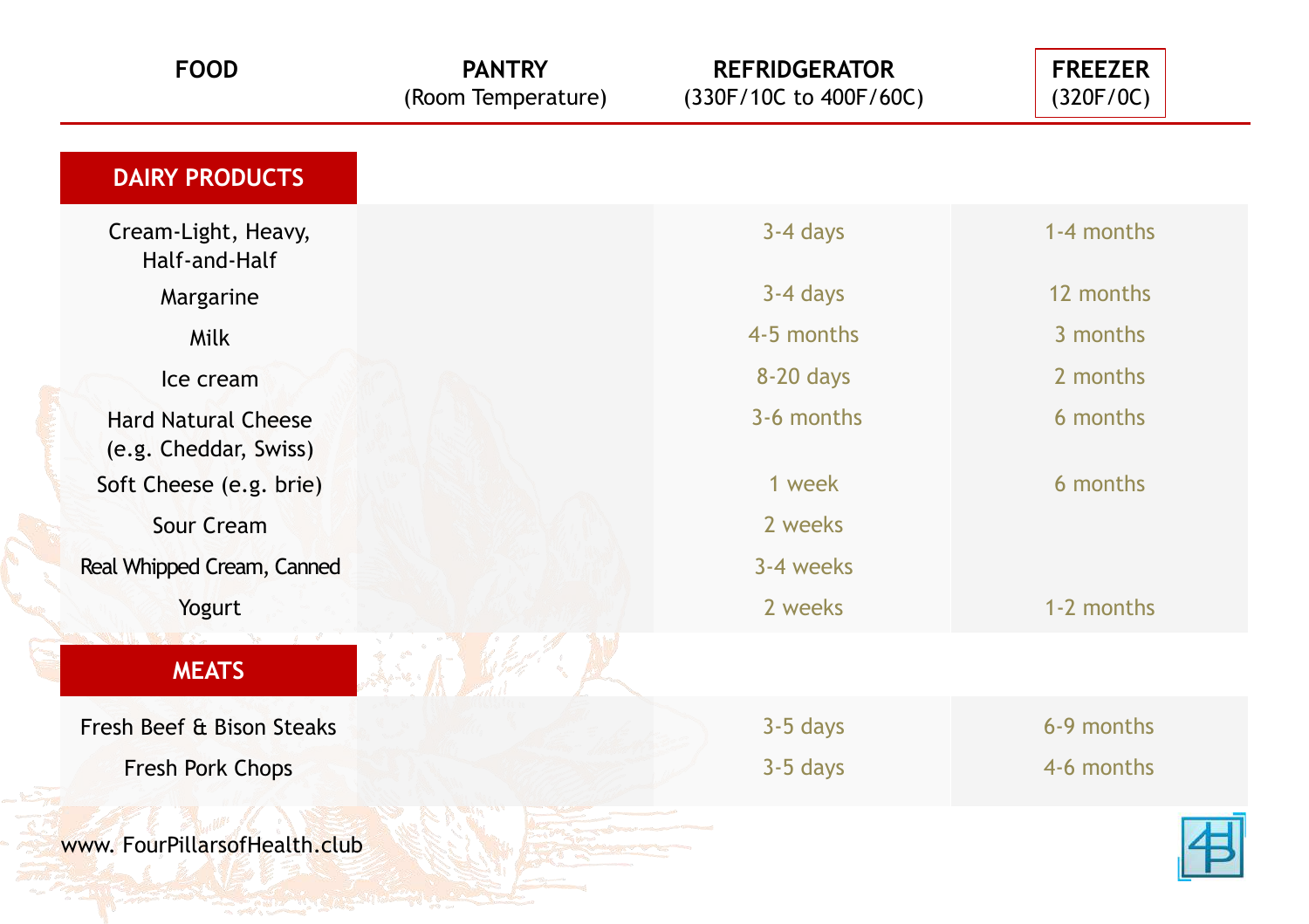| <b>FOOD</b>                                                | <b>PANTRY</b><br>(Room Temperature) | <b>REFRIDGERATOR</b><br>(330F/10C to 400F/60C) | <b>FREEZER</b><br>(320F/0C) |
|------------------------------------------------------------|-------------------------------------|------------------------------------------------|-----------------------------|
| <b>MEATS</b>                                               |                                     |                                                |                             |
| Fresh Lamb Chops                                           |                                     | $3-5$ days                                     | 6-8 months                  |
| <b>Fresh Veal</b>                                          |                                     | $1-2$ days                                     | 4-6 months                  |
| <b>Fresh Ground Meat</b><br>(e.g. Beef, Bison, Veal, Lamb) |                                     | $1-2$ days                                     | 3-4 months                  |
| <b>Cooked Meat</b>                                         |                                     | $2-3$ days                                     | 2-3 months                  |
| Ham, Whole                                                 |                                     | 1 week                                         | 1-2 months                  |
| Ham, Cook before eating                                    |                                     | 1 week                                         |                             |
| Ham, fully cooked                                          |                                     | 2 weeks                                        |                             |
|                                                            |                                     | 1 week $+$                                     |                             |
| Ham, dry-cured                                             | 1 year                              | 1 month                                        |                             |
| <b>Bacon</b>                                               |                                     | 2 weeks                                        | 1 months                    |
|                                                            |                                     | 1 week                                         |                             |
| Sausage, Fresh                                             |                                     | 1-2 days                                       | 1-2 months                  |
| Sausage, Dry Smoked<br>(e.g. Pepperoni, Jerky, Dry Salami) | 1 year                              | 1 month $+$                                    | 6 months                    |
|                                                            |                                     |                                                |                             |

*Opened +*

www. FourPillarsofHealth.club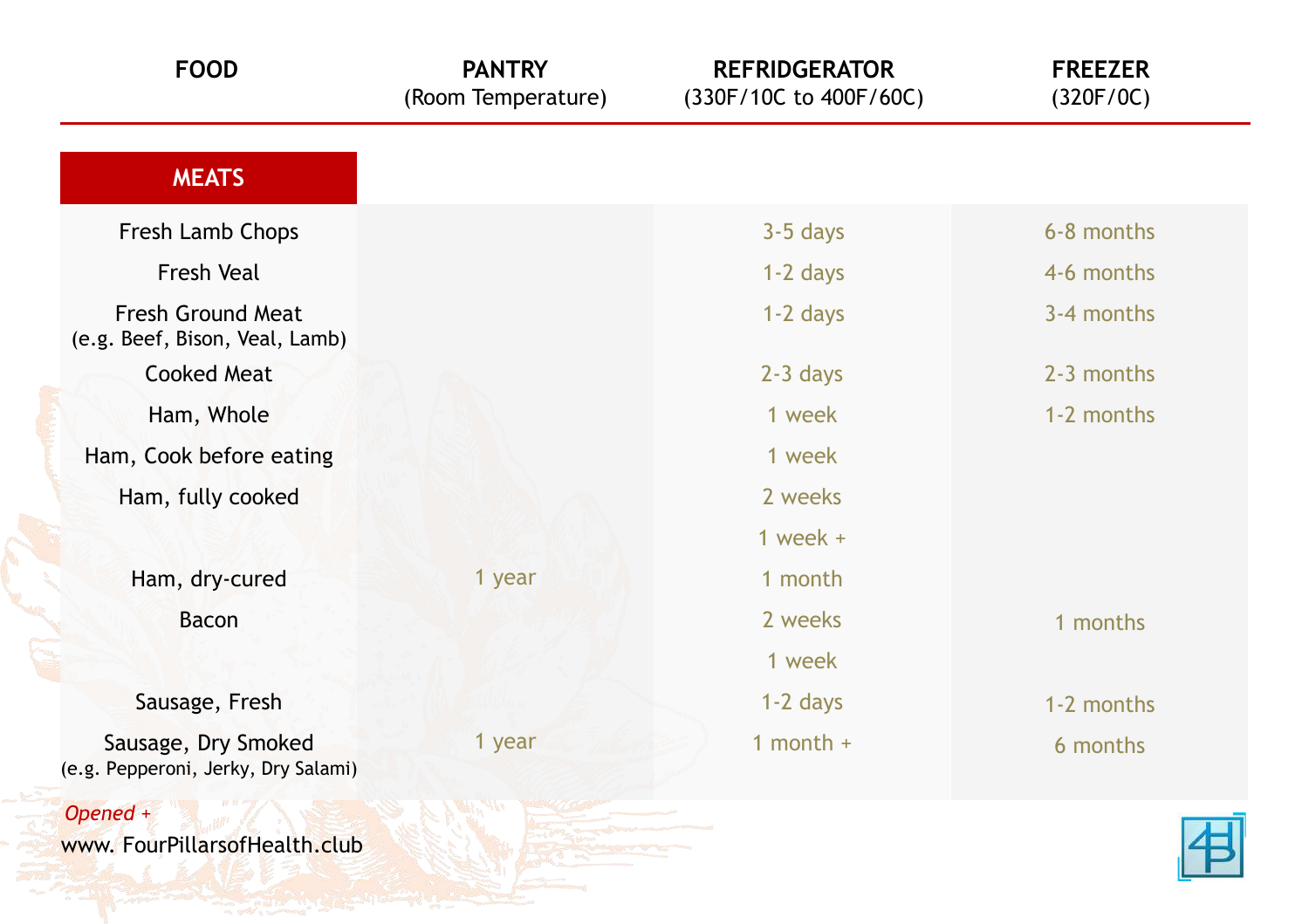| <b>FOOD</b>                                            | <b>PANTRY</b><br>(Room Temperature) | <b>REFRIDGERATOR</b><br>(330F/10C to 400F/60C) | <b>FREEZER</b><br>(320F/0C) |
|--------------------------------------------------------|-------------------------------------|------------------------------------------------|-----------------------------|
| <b>MEATS</b>                                           |                                     |                                                |                             |
| Luncheon Meat                                          |                                     | 2 weeks                                        |                             |
|                                                        |                                     | $3-4$ days $+$                                 | 1-2 months                  |
| <b>Meat Gravies</b>                                    |                                     | $1-2$ days                                     | 2-3 months                  |
| Venison Ground Meat                                    |                                     | $1-2$ days                                     | 2-3 months                  |
| <b>FISH</b><br><b>Breaded fish</b>                     |                                     |                                                | 4-6 months                  |
| <b>Canned fish</b>                                     | 1 year                              | $1-2$ days $+$                                 |                             |
| <b>Cooked fish or Seafood</b>                          |                                     | 3-4 days                                       | 3 months                    |
| Lean fish<br>(e.g. cod, flounder, haddock)             |                                     | $1-2$ days                                     | 6-10 months                 |
| <b>Fatty fish</b><br>(e.g. bluefish, salmon, mackerel) |                                     | $1-2$ days                                     | 2-3 months                  |
| Smoked fish                                            |                                     | 2 weeks                                        | 4-5 weeks                   |
| Opened +                                               |                                     |                                                |                             |

www. FourPillarsofHealth<mark>.c</mark>lub

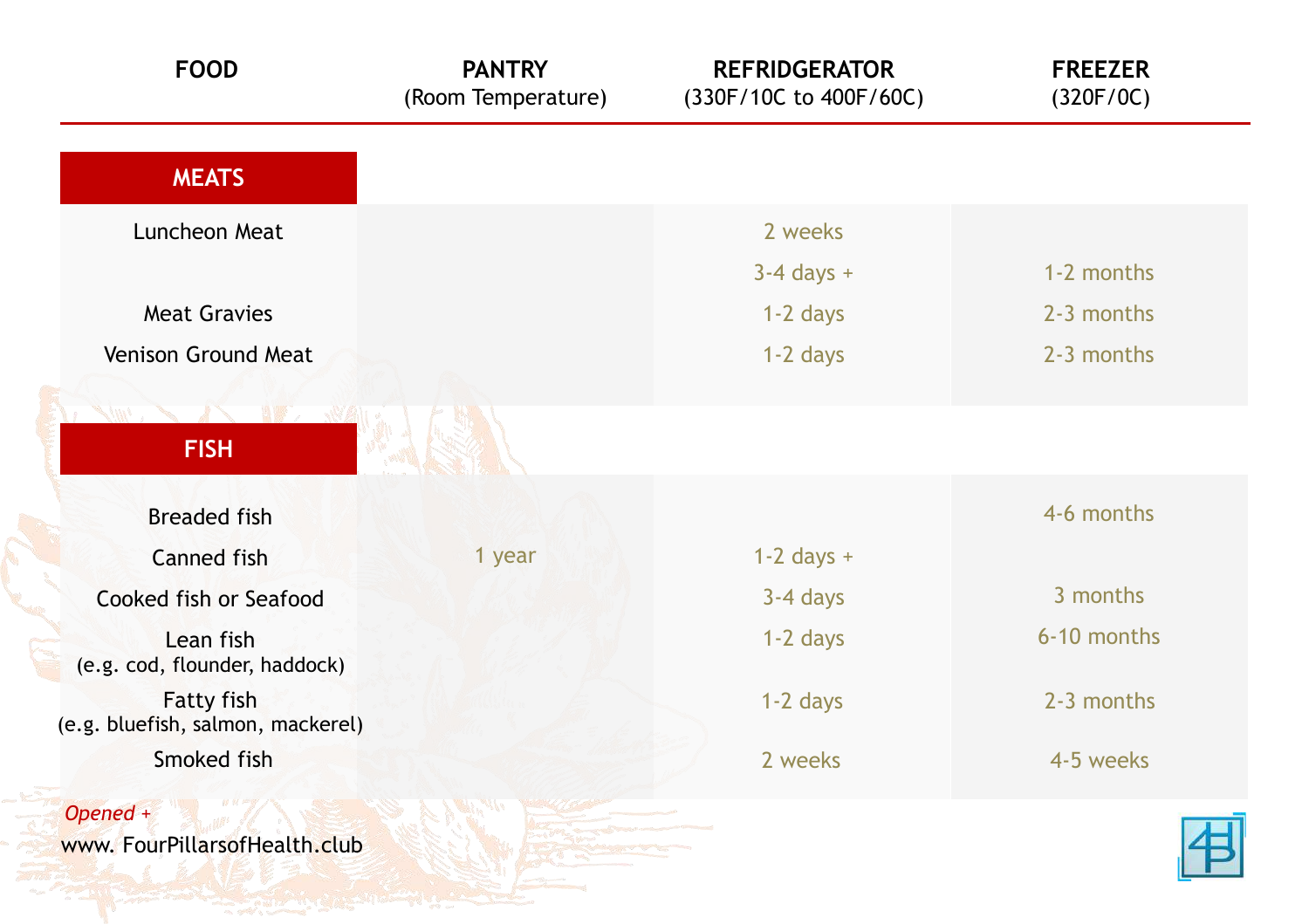| <b>FOOD</b>                               | <b>PANTRY</b><br>(Room Temperature) | <b>REFRIDGERATOR</b><br>(330F/10C to 400F/60C) | <b>FREEZER</b><br>(320F/0C) |
|-------------------------------------------|-------------------------------------|------------------------------------------------|-----------------------------|
| <b>FISH</b>                               |                                     |                                                |                             |
| Seafood-clams, clam,<br>lobster in shell  |                                     | 2 day                                          | 3 months                    |
| Seafood-oysters and scallops              |                                     | 4-5 days                                       | 3-4 months                  |
| Seafood-shrimp                            |                                     | 4-5 days                                       | 3 months                    |
| Tuna-salad, store<br>prepared or homemade |                                     | $3-5$ days                                     | 3 months                    |
|                                           |                                     |                                                |                             |
| <b>POULTRY</b>                            |                                     |                                                |                             |
| Chicken nuggets or patties                |                                     | $1-2$ days                                     |                             |
| <b>Chicken livers</b>                     |                                     | $1-2$ days                                     | 3 months                    |
| Cooked poultry                            |                                     | $2-3$ days                                     | 4-6 months                  |
| Fresh poultry                             |                                     | $1-2$ days                                     | 1 year                      |
| Frozen poultry parts                      |                                     | $1-2$ days                                     | 6-9 months                  |



www. FourPillarsofHealth.club